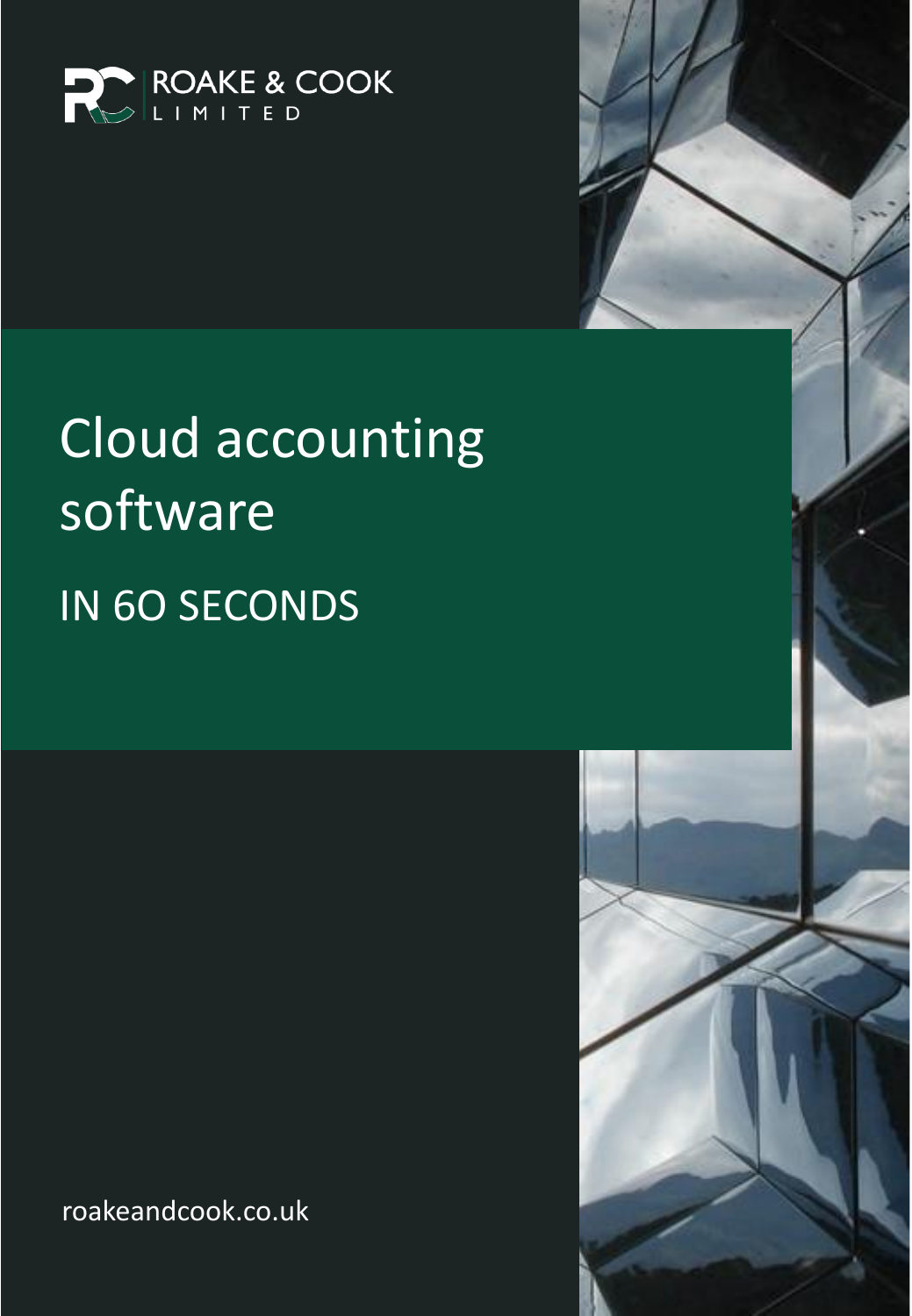

## Cloud accounting software

### IN 6O SECONDS

## What is cloud software?

The farming sector has traditionally used desktop accounting software, where data is stored on an individual computer and can only be accessed using that computer.

Cloud accounting software offers a number of benefits over this traditional method, many of which will save businesses time and money if implemented correctly.

#### Key features

- Accessibility computer / tablet / phone
- Real-time information bank transactions imported daily
- Automation bank feeds, invoicing and credit control
- Security no need for data transfer
- Integration hundreds of specialist tools and add-ons
- Multiple users can share data with staff and advisers, accessible anywhere

#### Financial benefits

- Reduction in data entry time
- Reduction in paperwork
- All online, so no updates required
- No costly IT infrastructure required
- More straight-forward year end process